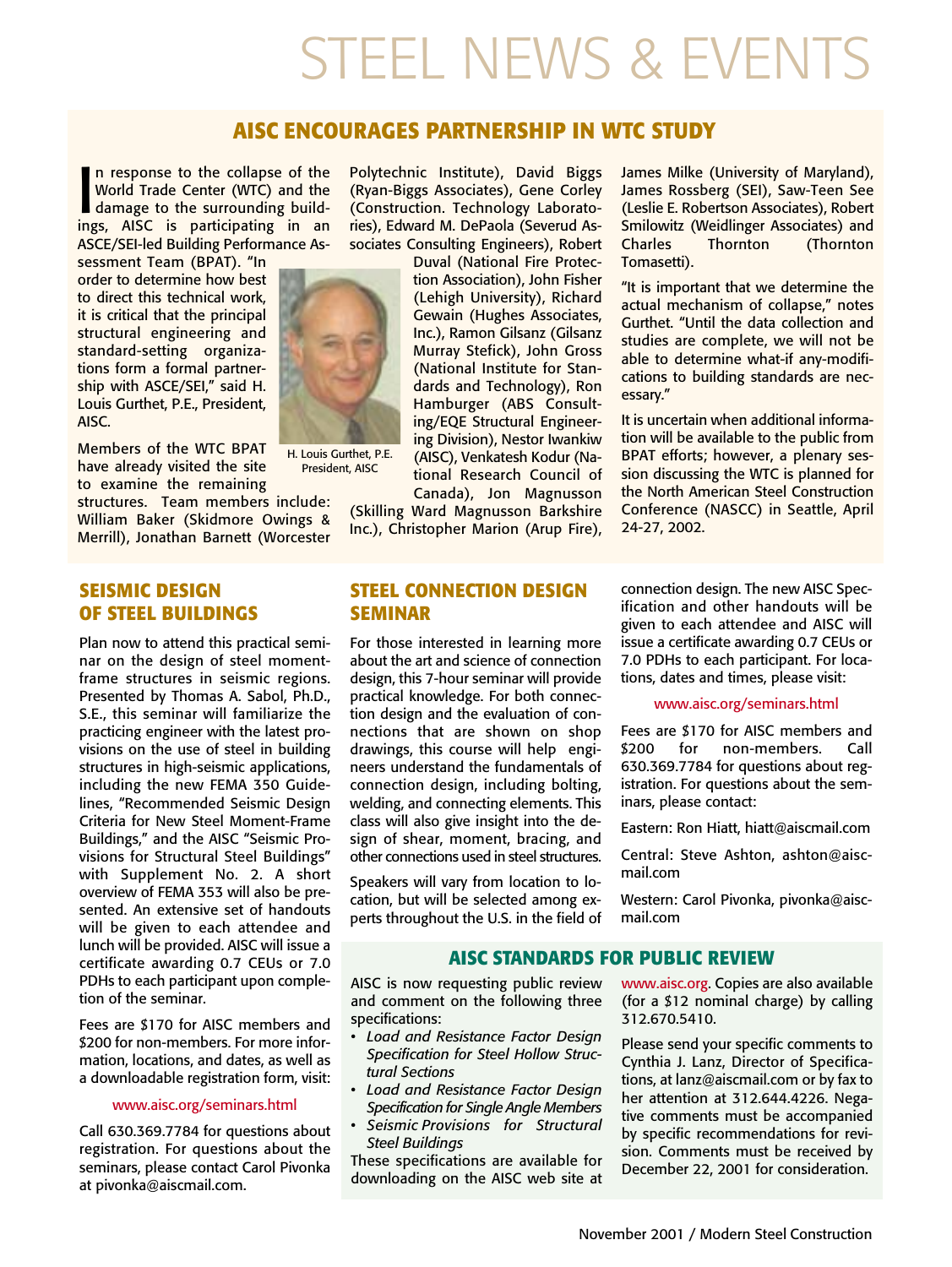# STEEL NEWS & EVENTS

*Modern Steel Construction* unintentionally omitted Nucor-Vulcraft from the September Product Highlights for metal deck and steel joist products. We apologize for the error. A complete listing follows:

#### **Nucor-Vulcraft**

web: www.nucor.com

Brigham City, UT Phone: 435.734.9433 Fax: 435.723.5423 Email: roy@vulcraft-ut.com

Florence, SC Phone: 843.662.0381 Fax: 843.662.3132 Email: asears@vulcraft-sc.com

Fort Payne, AL Phone: 256.845.2460 Fax: 256.845.2823 Email: kgeesaman@vulcraft-al.com

Grapeland, TX Phone: 936.687.4665 Fax: 936.687.4290 Email: mheine@vulcraft-tx.com

Norfold, NE Phone: 402.644.8500

#### **STRUCTURAL ENGINEERING REVIEW MANUAL, 2001 EDITION**

The most comprehensive S.E. review manual, edited by Ben Yousefi, S.E. and James Son, S.E., is now updated to the 1997 UBC. The 600 page manual contains complete problem statements and solutions (except LRFD and bridge) for the California S.E. exam years 1990- 1995 (six years).

Problem statements and solutions have been extensively modified to reflect the new 1997 UBC provisions for such items as: Load Combinations, Strength Level Base Shear, Redundancy, Overstrength, Drift, Non-Structural Components, Anchorage, Concrete Torsion and Shear Wall Design, and Steel Moment Connections per FEMA 350 Guidelines.

The manual, currently in its eighth year of publication, is mainly intended for engineers preparing to take the S.E. exam. However, it is also a useful reference for a methodical approach to solving many types of practical engineering problems encountered by engineers on a daily basis. Applicable codes and text books are referenced by section and page number for each step of the cal-

#### **CORRECTION**

Fax: 402.644.8528 Email: swalker@vulcraft-ne.com

St. Joe, IN Phone: 219.337.1800 Fax: 219.337.1988 Email: dpetersen@vulcraft-in.com

Chemung, NY Phone 607.529.9000 Fax: 607.529.9001 Email: sfitts@vulcraft-ny.com

#### **Vulcraft Steel Joists**

Vulcraft is the one of the largest producers of steel joists in the nation and has engineering expertise in the field of joists, joist girders and steel deck. Vulcraft offers a wide range of steel joists including K Series, KCS Series, LH Series, DLH Series, SLH Series (Super Long Spans), VC Series (Composite Joists), VLH Series (Non-composite Floor Joists) and Joist Girders.

Vulcraft is one of the best choices for joists because its large manufacturing capacity insures on-time completion of even the largest projects; on-time delivery due to a large inventory of steel, a sizable fleet of trucks and seven strategically located plants

efficiently serves every part of the country; and knowledgeable and experienced engineers from the nation's largest joist manufacturer lend valuable help to the specifying engineer. Volume is the greatest teacher.

#### **Vulcraft Deck**

Vulcraft offers a complete range of steel decking at six strategically located manufacturing facilities. The deck is accurately roll formed in varying configurations on the most modern high-speed roll forming equipment available.

Steel roof and floor decks have long been recognized for their economy because of<br>their lightweight and high lightweight and high strength–to–weight ratio. They provide a durable and attractive roof or floor system for fast all-weather construction. Steel decks also provide excellent lateral diaphragm action thus reducing the necessity for structural bracing. Their incombustible nature assures architects, engineers and owners of excellent fire ratings.

Vulcraft offers a selection of three finishes; prime painted, galvanized and black (uncoated).

culations, which substantially increases the efficiency for users.

In addition to the main manual a brand new supplement (approx. 100 pages) is also available this year covering 18 new problems in all areas. The cost for the main manual is \$175 and for the supplement is \$45; plus applicable taxes, shipping and handling. For more information or an order form, please call BYA publications at 800.566.2906 or email to byainc@aol.com.

### **ICBO RELEASES NEW STEEL DESIGN DUO**

ICBO Publications has just released a two-volume set of manuals on structural steel design written by best-selling author Alan Williams, Ph.D., C.E., S.E. Volume 1 focuses on the Allowable Stress Design (ASD) method, and Volume 2 covers Load Resistance Factor Design (LRFD). The new set is co-sponsored by the National Council of Structural Engineers Associations (NCSEA).

*Structural Steel Design, Volume 1: ASD* contains 120 design examples, while *Structural Steel Design, Volume 2: LRFD* contains 100 design examples based on AISC's steel construction

manuals adopted by reference in the building code. The step-by-step solutions and applications provide an understanding and appreciation for each method of steel design. Both volumes reflect current design procedures and provide concise solutions techniques for design problems.

The books were developed for practicing engineers, professional examination candidates and students to use for self-study of AISC's manuals or as everyday desk references. Each volume retails for \$59. For more information, please call 800.284.4406, or visit www.icbo.org.